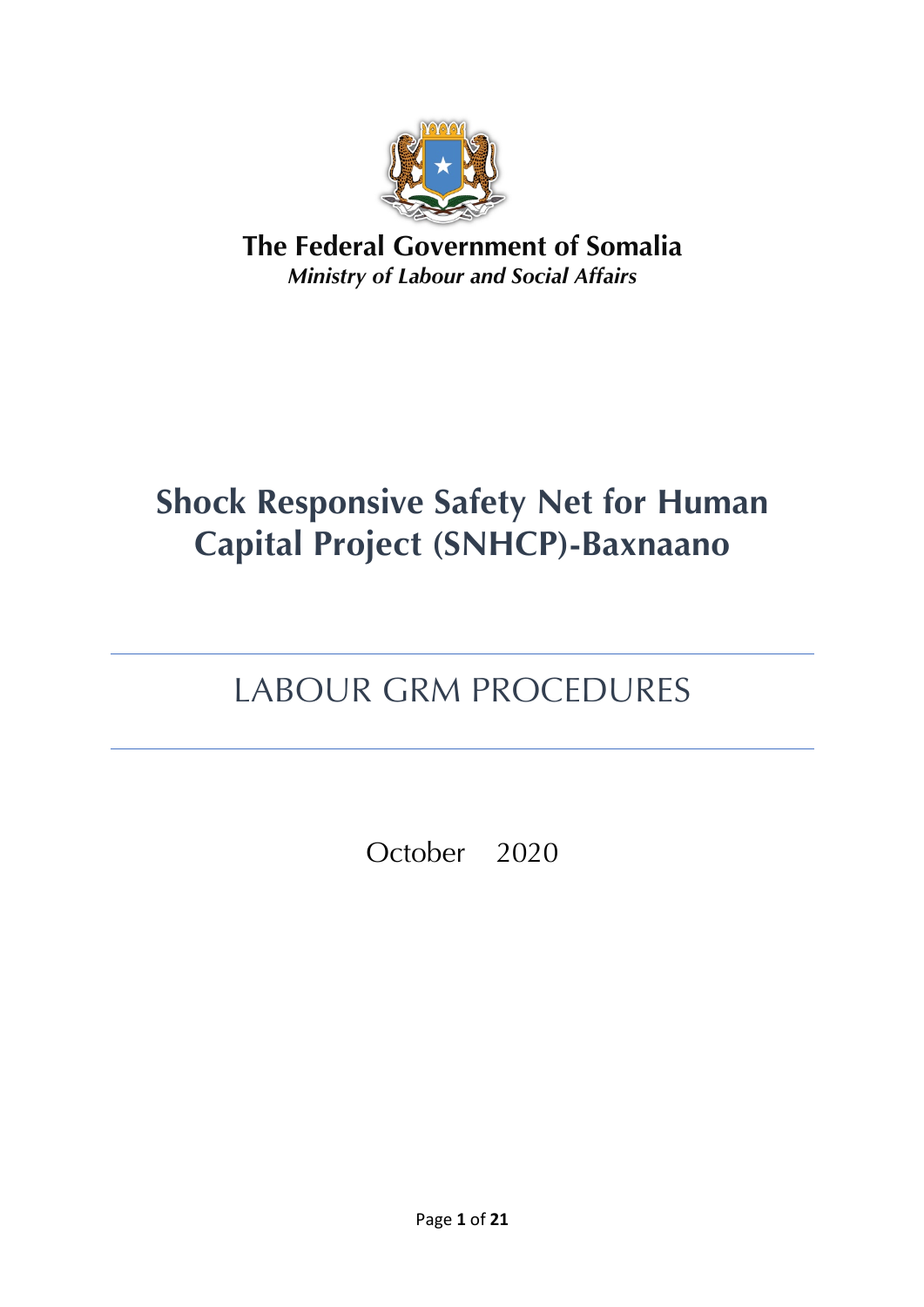## **Table of Contents**

| 1.  |       |                                                             |  |  |
|-----|-------|-------------------------------------------------------------|--|--|
| 2.  |       |                                                             |  |  |
| 2.1 |       |                                                             |  |  |
|     | 2.2   |                                                             |  |  |
|     | 2.3   |                                                             |  |  |
|     | 2.4   |                                                             |  |  |
|     | 2.5   |                                                             |  |  |
|     | 2.5.1 |                                                             |  |  |
|     | 2.5.2 |                                                             |  |  |
|     | 2.5.3 |                                                             |  |  |
|     |       |                                                             |  |  |
|     |       |                                                             |  |  |
|     | 2.5.4 | Corrective Action, Follow-up and Closing of a Grievance  12 |  |  |
|     |       |                                                             |  |  |
|     |       |                                                             |  |  |
| 3.  |       |                                                             |  |  |
|     |       |                                                             |  |  |
|     |       |                                                             |  |  |
|     |       |                                                             |  |  |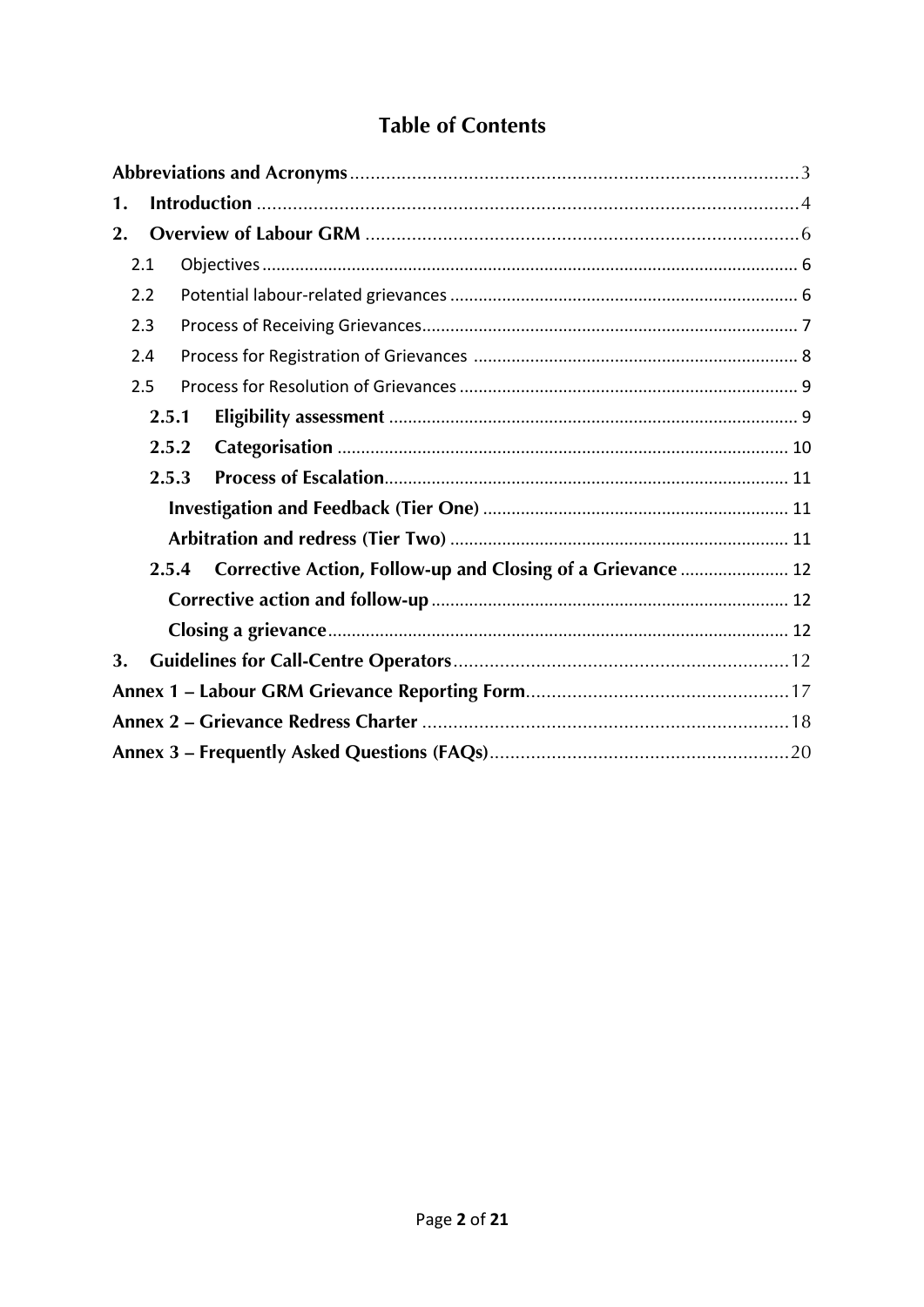# **Abbreviations and Acronyms**

| <b>CPs</b>    | <b>Cooperating Parties</b>            |
|---------------|---------------------------------------|
| <b>FSPs</b>   | <b>Financial Service Providers</b>    |
| <b>GRM</b>    | Grievance Redress Mechanism           |
| <b>GBV</b>    | Gender-based Violence                 |
| ID            | Identification                        |
| <b>MoLSA</b>  | Ministry of Labour and Social Affairs |
| PIU           | Project Implementation Unit           |
| <b>SEA</b>    | Sexual Exploitation and Abuse         |
| <b>SH</b>     | Sexual Harassment                     |
| <b>UNICEF</b> | United Nation Children's Fund         |
| <b>WFP</b>    | World Food Programme                  |
|               |                                       |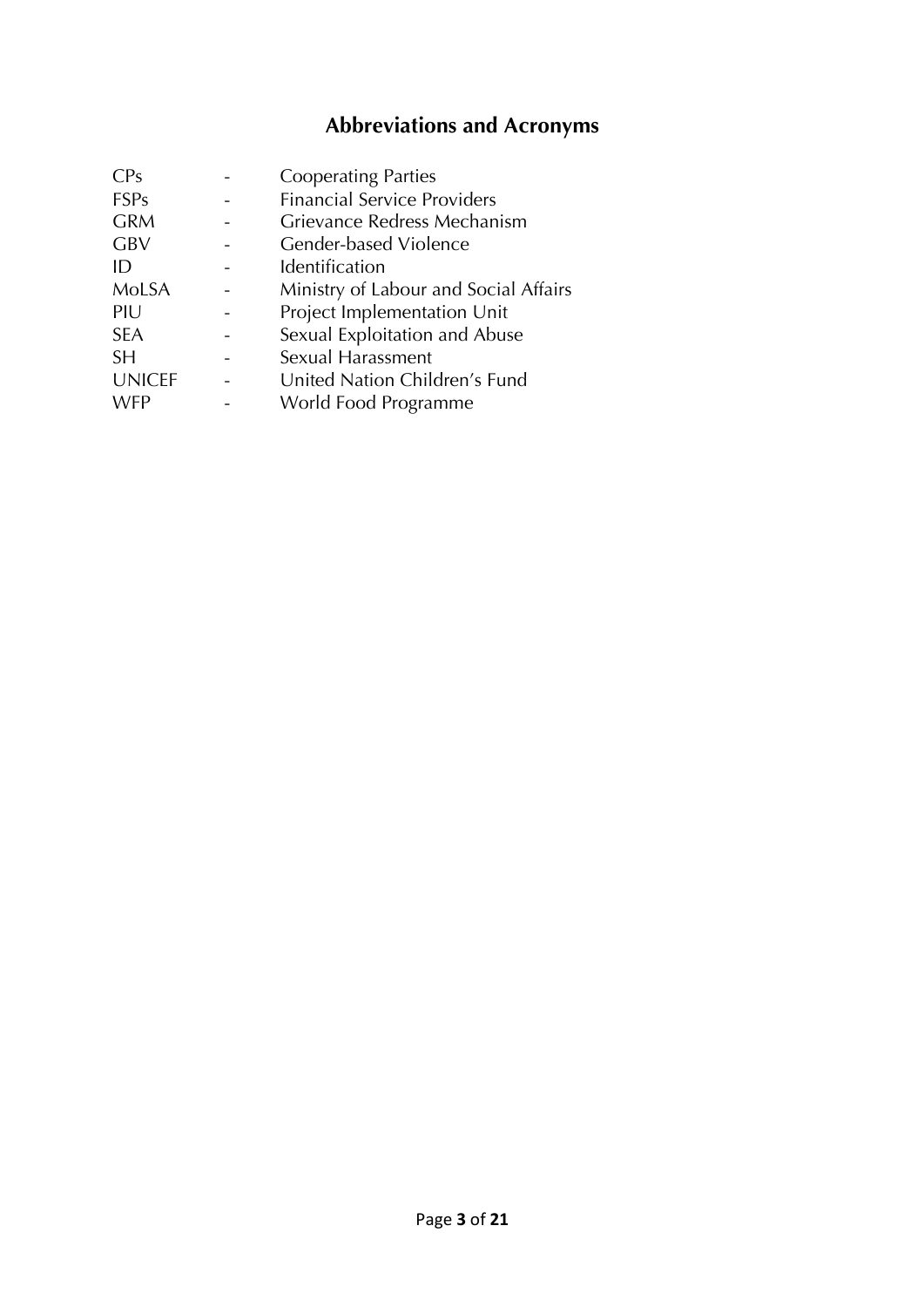### **1. Introduction**

MoLSA PIU staff, and staff of Cooperating Partners (CPs), individual contractors and Financial Service Providers (FSPs) who are involved in **Baxnaano** project implementation should have a right to have their complaints, issues or grievances addressed expeditiously and justly. A Grievance and Redress Mechanism (GRM), defined, below has been developed for all project workers involved in Baxnaano project implementation. 'Project workers' are, whether fulltime, part-time, temporary or seasonal workers, of the following categories:

- · *Direct workers* employed or engaged directly by MoLSA to work specifically in relation to the project;
- · *Contract workers* employed or engaged through third parties to perform work related to core functions of the project, regardless of location, and
- · *Primary supply workers* employed or engaged by MoLSA's primary suppliers

It is assumed that every organization taking part in Baxnaano project implementation would have internal grievance mechanisms to determine grievances arising within the organization. The labour GRM system described here does not alter in any way the regulatory framework that applies to the organization/companies that are hiring for the project. In case of any conflict, the hiring company/organization's rules, regulations, policies and procedures has precedence.

For grievances regarding terms and conditions of employment, such as reporting hours, sick leave and relationships in the workplace, it is important that employees refer the matter to the grievance redress mechanisms within their organization for a resolution. However, where the organizations do not have appropriate GRM procedures, or an employee is not satisfied with the way the organization has handled his/her grievance, the matter may be referred to the Grievance Redress Mechanism Unit under the Project Implementation Unit (PIU) of the Ministry of Labour and Social Affairs ("the Ministry"). For avoidance of doubt, all employees directly or indirectly involved in project implementation have unrestricted access to the Grievance Redress Unit at the Ministry. WFP and UNICEF employees may use their internal GRM but that should not preclude them from referring the grievance to the GRM unit at the Ministry, if needed. The GRM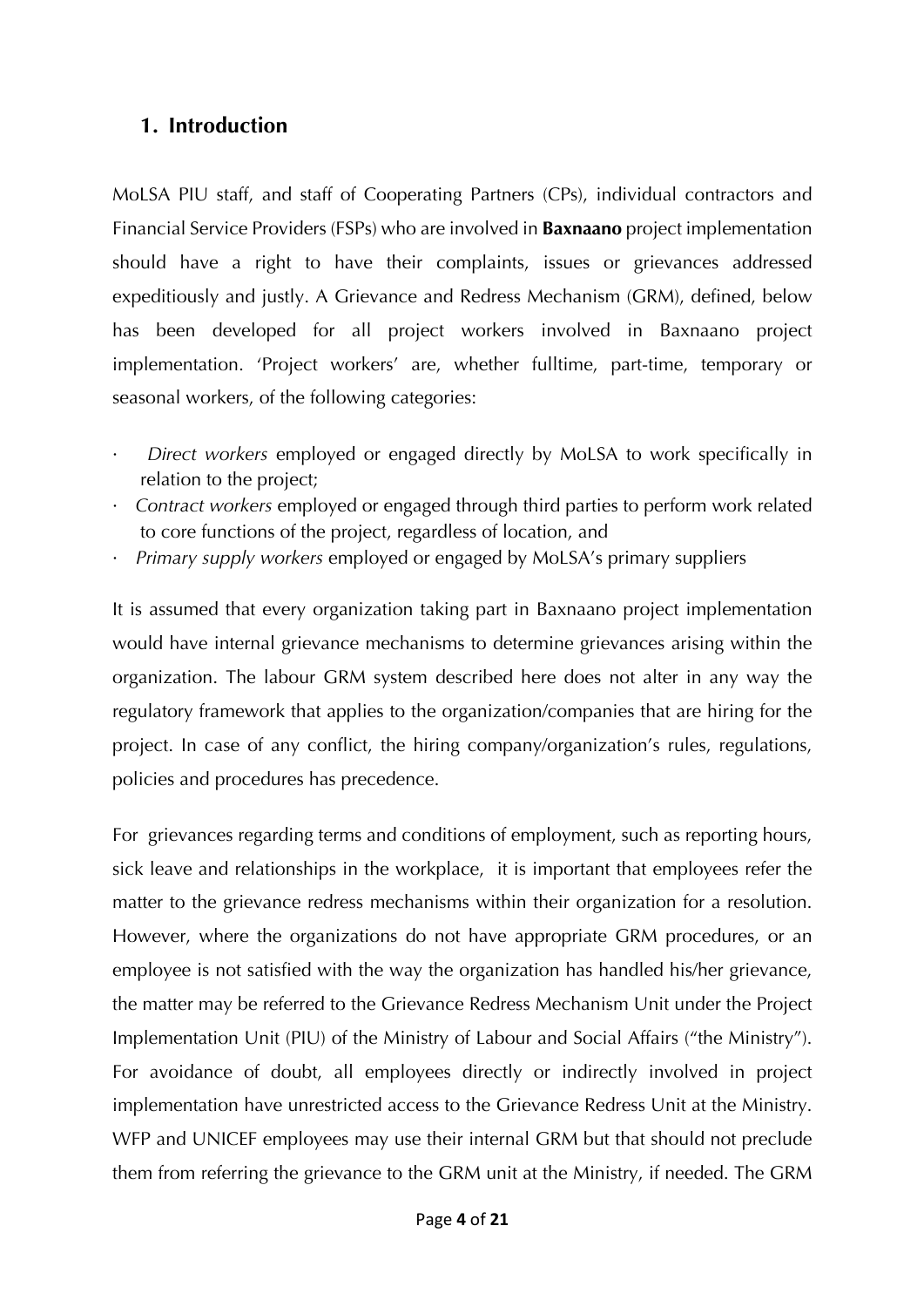under the Ministry shall investigate any grievances received objectively with a view to arriving at a just determination. Any employee, individual or service provider not satisfied with the decision of the GRM at the Ministry may resort to the National Judicial System for a resolution of the grievance. Alternative dispute resolution mechanisms may also be used in lieu of the court system, where the circumstances so demand.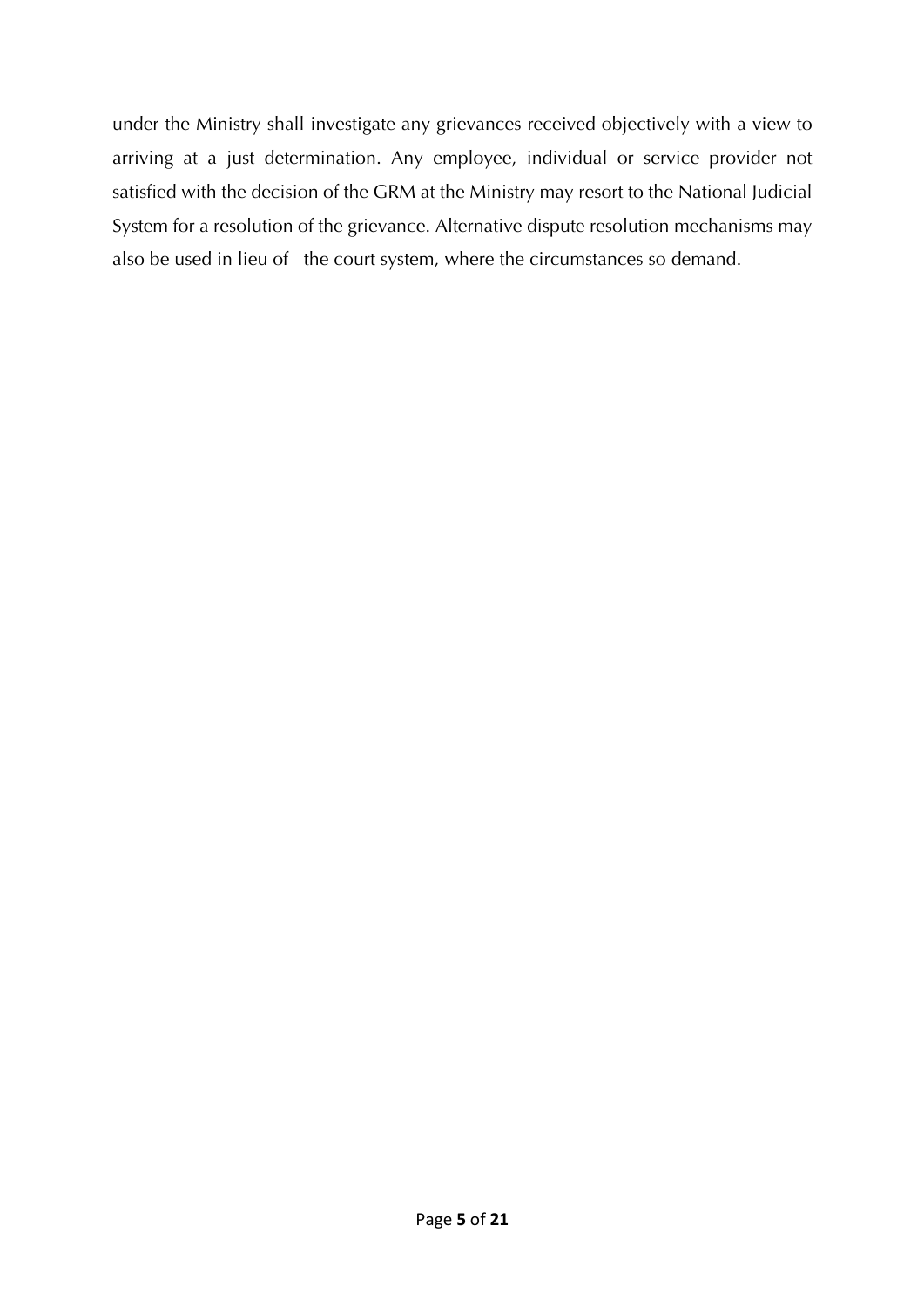## **2. Overview of Labour GRM**

### *2.1 Objectives*

The objectives of the Labour GRM are:

- (i) To provide stakeholders at different levels with a clear mechanism for channeling grievances;
- (ii) To operationalize MoLSA policy statement on grievance management;
- (iii) To establish and maintain collaborative lines of communication across organizational and institutional boundaries throughout the Project planning, implementation and maintenance;
- (iv) To provide accessible, transparent and efficient complaint procedure for project-based employees;
- (v) To provide and define clear roles and responsibilities of the various parties involved in handling and resolving grievances;
- (vi) To address complaints and grievances and enhance resolution of conflicts arising from and during Baxnaano Project implementation.

### *2.2 Potential labour-related grievances*

Some of the labour-related grievances that may be reported are listed in the table below.

| <b>Area</b>                      | <b>Potential grievances</b>                                 |
|----------------------------------|-------------------------------------------------------------|
| <b>General</b>                   | Discrimination in advertisements, during interviews, on     |
|                                  | appointment terms and conditions and during the             |
|                                  | period of employment based on language, race, colour,       |
|                                  | age, sex/gender, religion, political opinion, national      |
|                                  | extraction or social origin                                 |
| <b>Children</b>                  | Child labour                                                |
| <b>Terms and conditions</b>      | Wages below the minimum, long hours of work without         |
|                                  | breaks; denial of, or less weekly rest and leave            |
| <b>Freedom of association</b>    | Denial of the right to join or form a trade union, or to    |
|                                  | participate in trade union activities or in collective      |
|                                  | bargaining in a manner consistent with national law,        |
|                                  | and general interference with trade union activities        |
| <b>Unfair labour practices</b>   | Threatening retaliation, or retaliation against, penalising |
|                                  | or dismissal of, those who complain or report               |
|                                  | grievances; disrespectful, abusive or other unfair          |
|                                  | treatment                                                   |
| <b>Occupational safety and</b>   | Non-availability or inadequate sitting, or sanitation or    |
| health                           | storage facilities, space, ventilation, light, water and    |
|                                  | protective fencing and other protective equipment           |
| <b>Termination of employment</b> | Wrongful or unfair dismissal; non-payment or payment        |
|                                  | of less terminal dues                                       |
| <b>Gender</b>                    | Sexual harassment (SH) and sexual exploitation and          |
|                                  | abuse (SEA) at the point of or during employment;           |
|                                  | gender-based violence (GBV); lack of or inadequate          |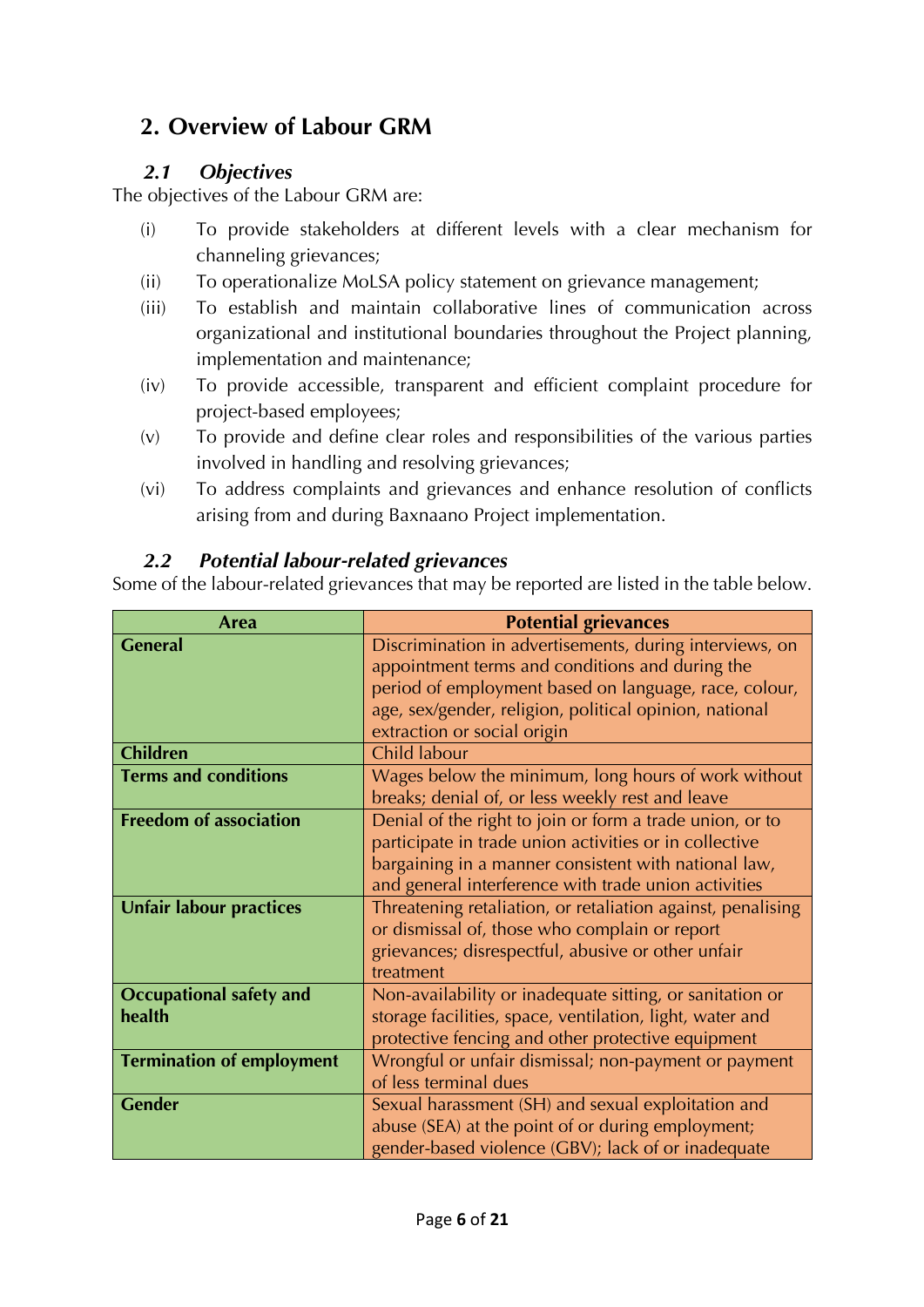|                           | separate and private sanitation and storage facilities for |  |  |
|---------------------------|------------------------------------------------------------|--|--|
|                           | either gender                                              |  |  |
| Corruption/office-related | Corruption and fraud, abuse of office/power; conflicts     |  |  |
|                           | of interest, general harassment or abuse/disrespect        |  |  |

#### *2.3 Process of Receiving Grievances*

A grievance can be submitted either in writing or verbally. It can be submitted at the GRM offices within the MoLSA headquarters, which have a dedicated contact centre that operates a toll-free hotline. Grievances may be submitted through the following channels:

| <b>Medium</b>  | <b>Contact address</b>                                    |  |
|----------------|-----------------------------------------------------------|--|
| Email address  | grm@baxnaano.so                                           |  |
| Suggestion box | MoLSA Labour GRM Office located at Jubba Road, Mogadishu, |  |
|                | Shangani, Somalia.                                        |  |
| Telephone      | 4477                                                      |  |
| Toll free-line | 4477                                                      |  |

Aggrieved parties may choose any of the channels above in sending their complaints and concerns depending on the person's convenience in terms of cost and privacy. The call centres operate in both English and Somali languages so that the handling officers make all efforts necessary to capture all incoming grievances. In case of a language barrier, the matter would be referred to the GRM committee which will ensure the aggrieved person's complaint is heard, received and translated in the GRM official languages. They will discuss the proposed actions using the preferred language of the complainant.

While there is no formal minimum requirement for submitting a grievance, to enable effective review and management, it is required that any complainant who submits a grievance includes, at least, the information required by the form provided, unless the complainant wishes to withhold some or all of the information. Submission of incomplete information about a grievance may result in delay or failure to process the complaint. In situations where call-centre operators submit incomplete information, the GRM office or the respective staff who receives the information should follow up and obtain all necessary information. Whenever possible, grievances should be submitted with supporting documents such as photos, maps, statements of witnesses, or any other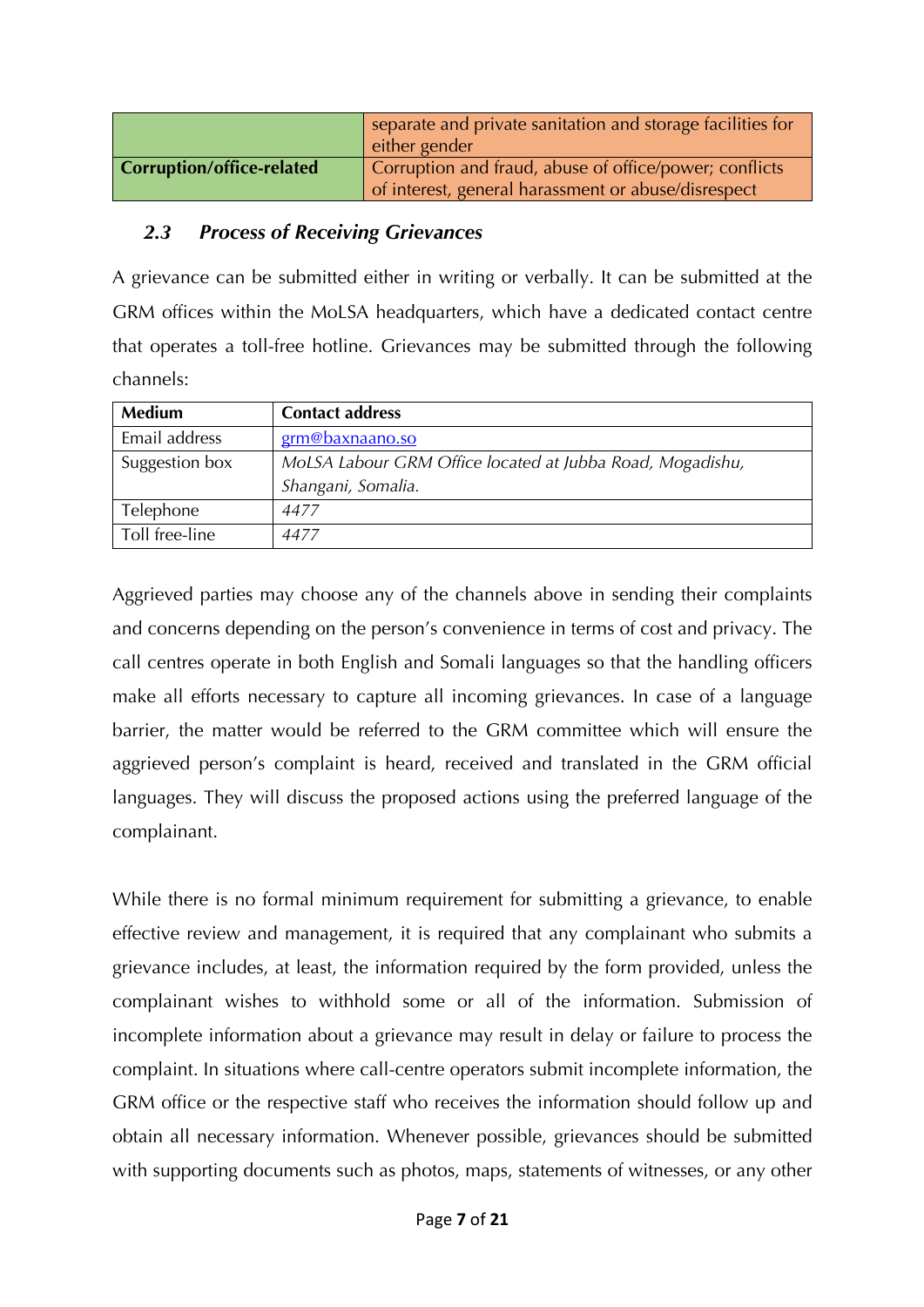evidence considered important. This eases the investigation and resolution of the grievance.

#### *2.4 Process for Registration of Grievances*

All grievances received should be registered and logged. Each entry in the register and log shall have a unique identification code which will assist in tracking and resolving the grievance. Attached to the identification code will be an identifier indicating whether the grievance was submitted physically at the offices; by telephone, or through the online platform.

The complainant should receive an acknowledgment of receipt of the grievance within a prescribed and reasonable timeframe, preferably in writing.

MoLSA will ensure that submitting, registering and logging a grievance does not incur any cost to the complainant. MoLSA further allows for flexibility and ensures that grievances are not dismissed on grounds of an administrative formality and/or procedure.

Complaints should be reviewed as soon as they are received and prioritized for resolution. Regardless of the response and resolution timeframes, there are complaints that may be categorized to require immediate attention such as those involving child abuse, sexual harassment, sexual exploitation and abuse and/or gender-based violence in any form or shape. Guiding timelines are contained in the attached 'Grievance Redress Charter'.

Data such as gender, age and location are recorded to assist in understanding the grievance better. Most importantly, MoLSA recognizes that those who register grievances must be protected and, therefore, handles grievances with the highest level of confidentiality. Complainants are free to remain anonymous and should feel free to give as little personal information as they wish.

A central database has been established to enhance logging, management and monitoring of grievances. However, at the project level, where the establishment of specific databases has not happened, documentation of grievances is done in log books which keep good records and facilitate tracking of issues. The log-books shall be in the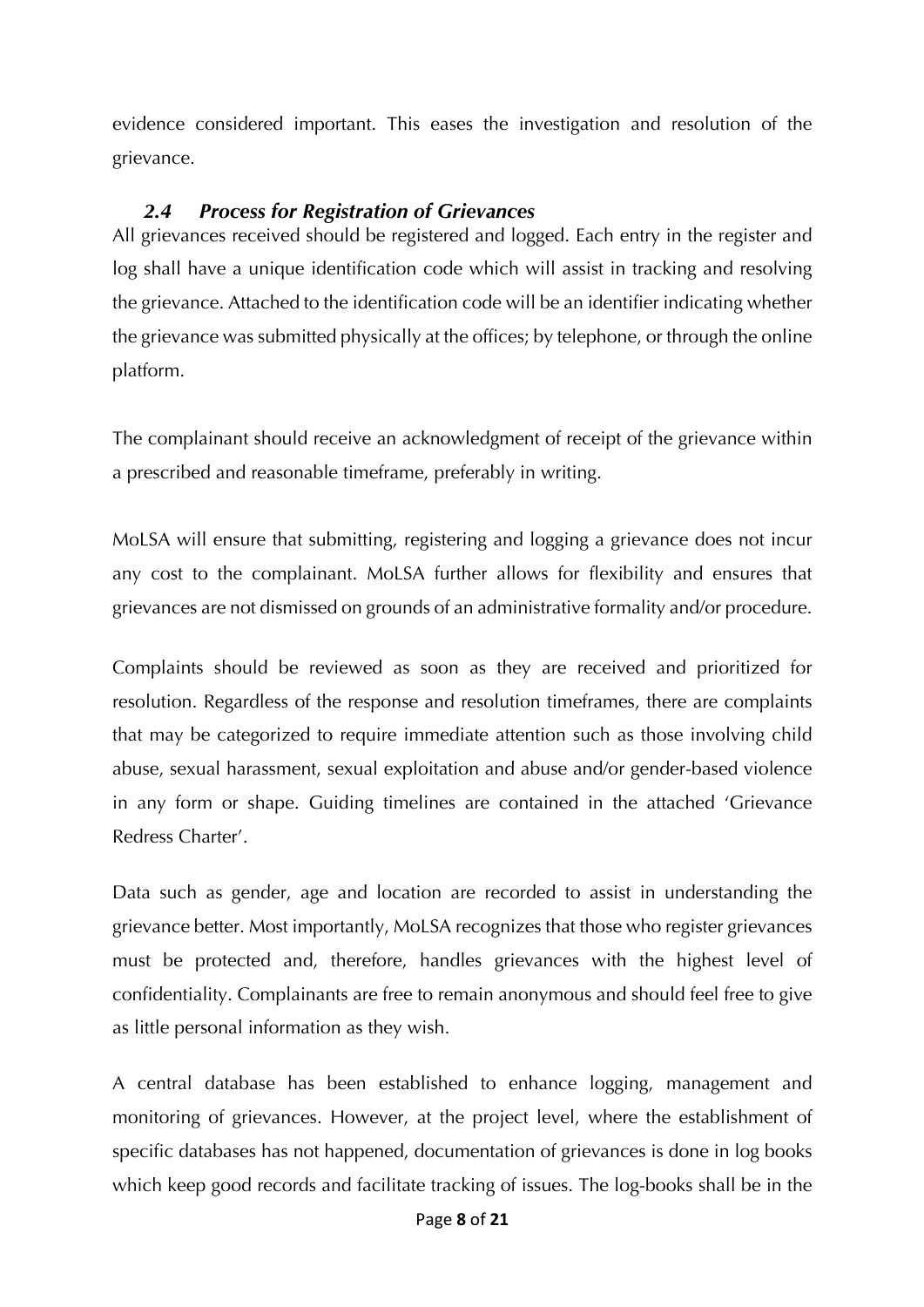confidential custody of, and kept under lock and key by, the Labour GRM Officer. The log-books will be given to those directly receiving complaints for logging of the necessary information and handed back to the Officer as soon as the logging is closed at the end of the working period. Those conducting the logging must ensure that they keep the log-books confidential and do not give access to any unauthorised persons. The logs will be migrated to the digital platform once this is established. Those in-charge of the online platform shall ensure that the information is secured and access given to authorised persons only at the various levels determined by the Labour GRM Officer.

## *2.5 Process for Resolution of Grievances*

## **2.5.1 Eligibility assessment**

Having received and registered a complaint, the next step is to establish the eligibility of the complaint. The following criteria should be used to assess and verify eligibility:

- (i) The issue is labour-based, emanates from the project implementation and falls within the scope of the GRM;
- (ii) The complainant is anonymous or identifiable with a name and contact details provided;
- (iii)The grievance is clear;
- (iv) The complainant is an employee with a direct relationship to the project or activity; and
- (v) All the mandatory preliminary information is available.

The purpose of this step is to ensure that the issue being raised is relevant to the GRM's scope and mandate. If the grievance is not eligible, the complainant will immediately be given the reasons. On the other hand, a decision on eligibility is only meant to trigger an initial assessment and response. It is not an admission that the organization has caused an impact, or a commitment to provide the complainant with any specific form of redress. The assessment at this step will also enhance decision-making as to whether the complaint should be directed to a different entity. For instance, complainants alleging economic impact as a result of corrupt practices may require immediate referral to MoLSA's investigation department, or to an external anti-corruption office for purposes of avoiding a potential conflict of interest.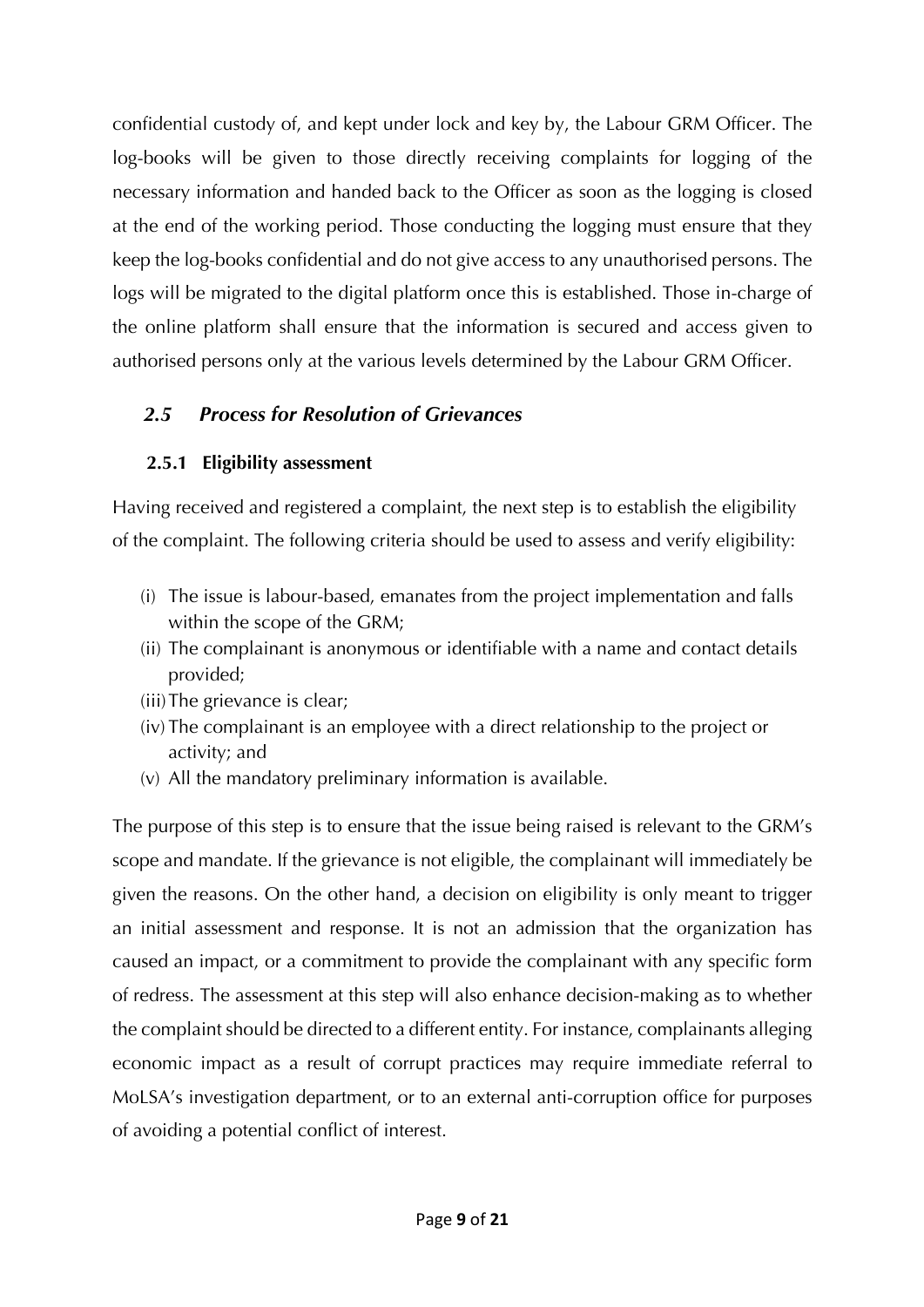#### **2.5.2 Categorisation**

As a result of the assessment, the grievance will be assigned to one of the four categories in the table below: (a) Category 0: Complaints that are not labour-related to the project or project workers; (b) Category 1: Queries, comments, and suggestions; (c) Category 2: Complaints and concerns which require formal inquiry, investigation or intervention by the GRM team at MoLSA (d) Category 3: 'Severe incidences'.

| These may be complaints from project beneficiaries or the<br>general public. Call-centre operators are required to<br>register and log these complaints before referring the<br>matter to the appropriate/relevant Partner organisation<br>for relevant response and action. Call-centre operators<br>should note that complaints relating to gender-based<br>violence (GBV), sexual exploitation and abuse (SEA) and<br>sexual harassment (SH) have to be treated discretely and<br>have special referral pathways for redress                                                                                                                                                                                                                                                                                                  |
|----------------------------------------------------------------------------------------------------------------------------------------------------------------------------------------------------------------------------------------------------------------------------------------------------------------------------------------------------------------------------------------------------------------------------------------------------------------------------------------------------------------------------------------------------------------------------------------------------------------------------------------------------------------------------------------------------------------------------------------------------------------------------------------------------------------------------------|
| Call-centre operators should be able to accept and<br>welcome comments from concerned parties, and provide<br>appropriate feedback to queries. If a matter requires<br>confirmation or insight from GRM technical team, the<br>operators should obtain the concerned party's detail and<br>get back to him/her within 48 hours with the official<br>position                                                                                                                                                                                                                                                                                                                                                                                                                                                                     |
| (a) (i) Employment grievances that should be resolved<br>within<br>the internal GRMs of the Partner<br>organisations should be referred to them by the<br>Call-centre operators. However, the operators<br>should register and log them first and indicate that<br>they have been referred to a particular Partner<br>(ii) Such complaints may also be<br>organisation.<br>submitted by way of appeal, in which case the<br>GRM office will be involved. The GRM relevant<br>staff will contact the employer and try to solve the<br>matter informally<br>(b) Labour grievances from workers other than those<br>directly employed by Partner organizations will be<br>investigated and resolved by the GRM staff. These<br>should, therefore, be fully registered and logged<br>and referred to GRM staff for resolution by the |
|                                                                                                                                                                                                                                                                                                                                                                                                                                                                                                                                                                                                                                                                                                                                                                                                                                  |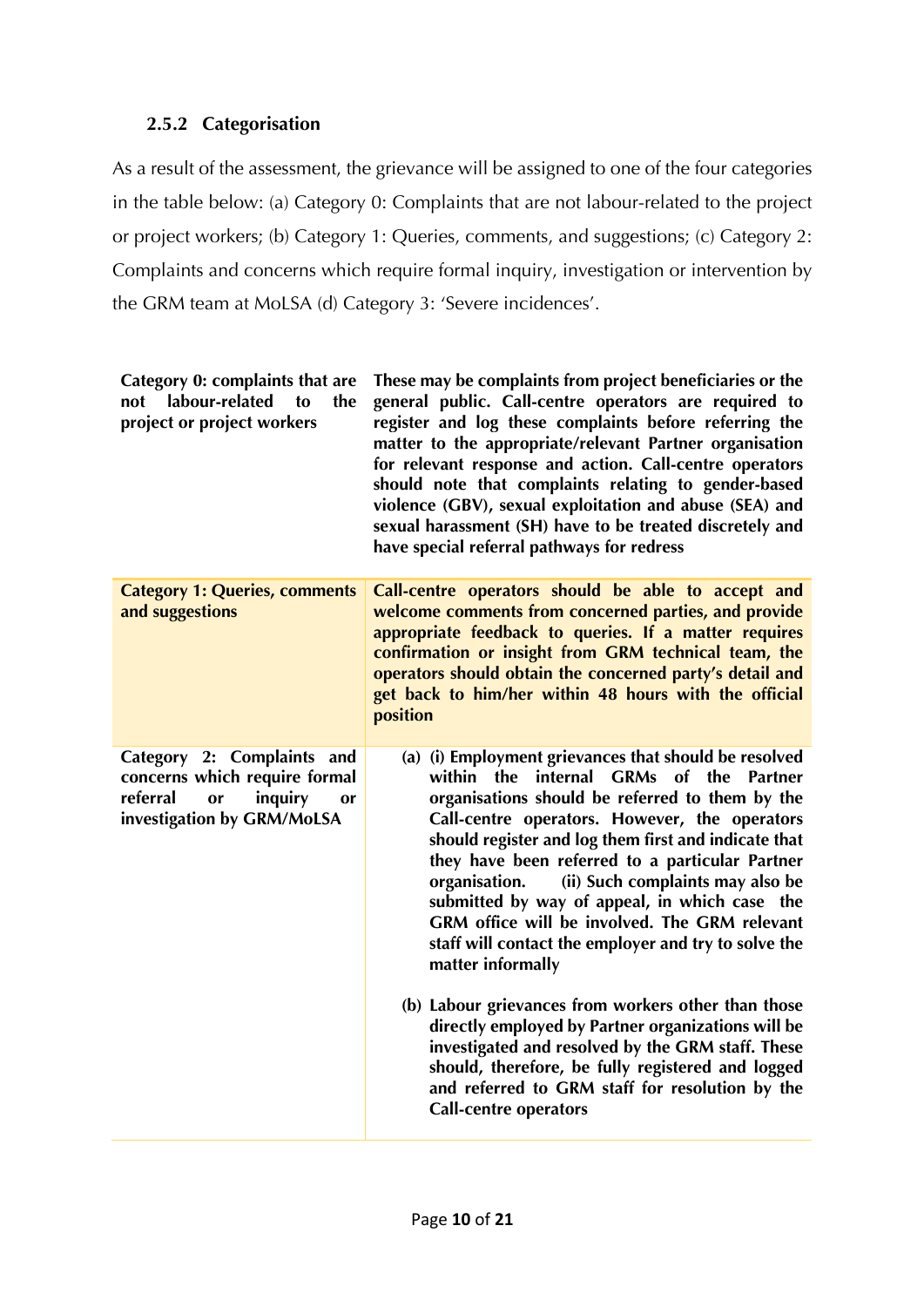#### **2.5.3 Process of Escalation**

#### *Investigation and Feedback (Tier One)*

Complaints that are straightforward can often be resolved on first contact. If this is not the case, then the complaint may require investigation. The investigation includes the gathering of documents, proof, and facts, as well as clarifying background information in order to verify the circumstances surrounding the grievance.

In general, Category 0 grievances will involve verification that the stakeholder is satisfied with the response. If the grievance involves another project or is an institutional issue, the complainant should be referred there accordingly. Category 1 grievances will involve confirming receipt of the positive feedback and informing the relevant GRM technical staff in MoLSA. Regarding category 2(a) grievances, complaints shall be handled and resolved informally by the immediate manager within the GRM structures of the organization. The GRM Team will communicate to the manager of the complainant on the ground where both parties are heard and the matter resolved internally within the organisation. A grievance which falls in Category 2(b) requires verification, investigation, negotiation, mediation or arbitration, coordination with appropriate authorities, making decisions, proposing resolutions, as well as the implementation of agreed actions and also a thorough assessment and getting back to the complainant for more information in case it is required. The grievance should be logged and escalated to judicial and administrative organs, if the matter so requires. If grievances include more than one issue, the Grievance Officer will make sure that all issues are reviewed and addressed at the same time to avoid any delays.

#### *Arbitration and redress (Tier Two)*

Any complainant who may not be satisfied with the outcome of the GRM investigation may resort to arbitration or mediation. Where arbitration or mediation also fails, either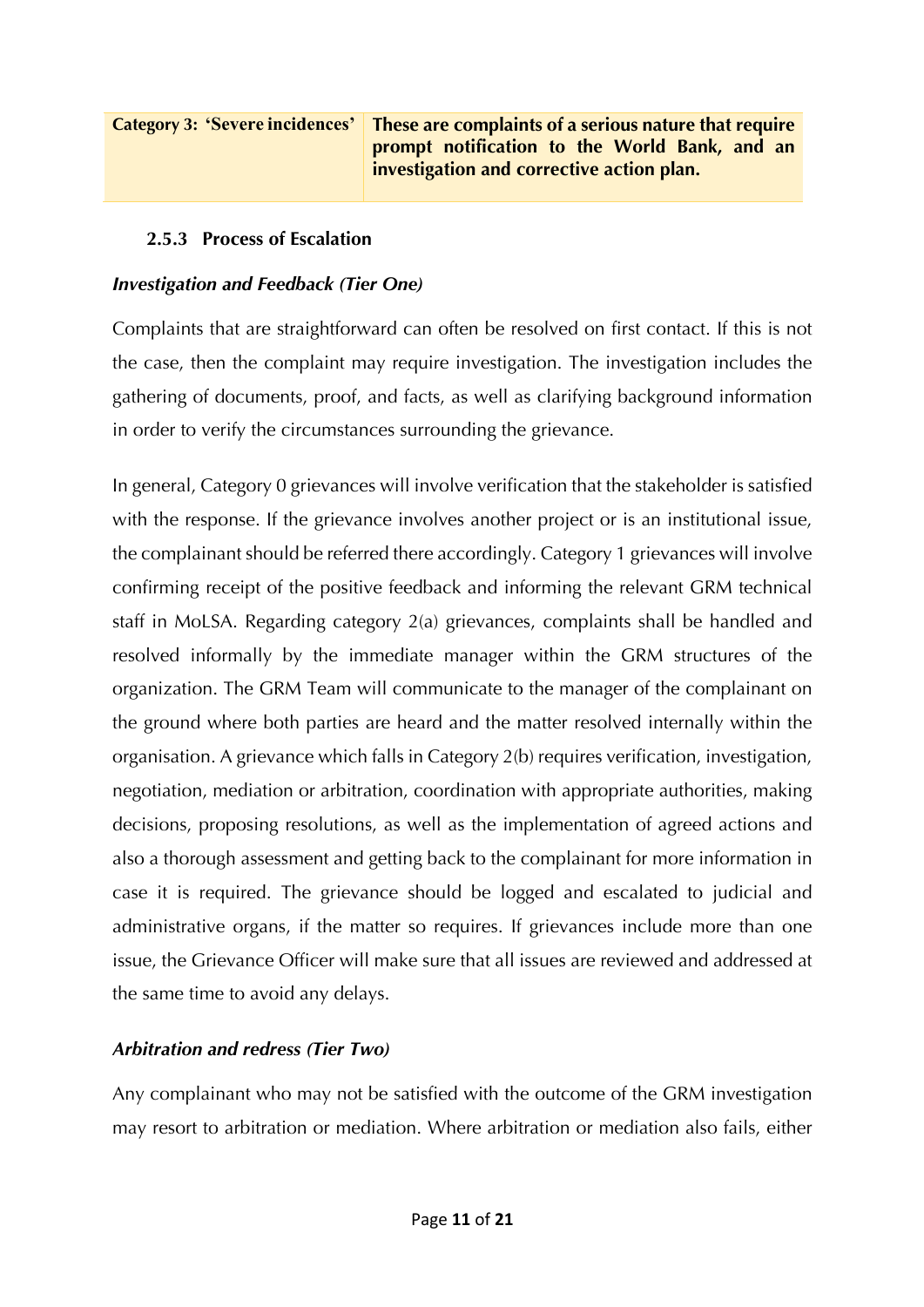of the two parties may opt for court. MoLSA will not, in anyway, interfere with a matter in courts of law before the final judgment is passed.

## **2.5.4 Corrective Action, Follow-up and Closing of a Grievance**

## *Corrective action and follow-up*

If a grievance is resolved, the complainant will be informed of the outcome. If a grievance is not resolved and is escalated for consideration and resolution at another level, appropriate information will be provided to the complainant, including the date when the case will be passed to a higher level and the date by which the outcome is expected.

## *Closing a grievance*

MoLSA will consider a grievance closed only after an amicable resolution has been reached between the two parties (the complainant and responding party). In certain situations, however, MoLSA may "close" a grievance under special circumstances even if the complainant is not satisfied with the outcome. Such situations may arise if the complainant cannot substantiate the grievance or if there is an obvious speculative or fraudulent attempt. In such situations, all steps in the table above and efforts are taken to investigate the complaint before reaching a conclusion. This information will be documented and communicated to the complainant without putting the lives of those who provided the information in danger.

It is, however, important to note that all MoLSA staff involved in handling grievances should not dismiss any grievance based on a hasty review and closure of an investigation before the complainant has been notified and given an opportunity to provide additional information. Consequently, a decision to close such grievances requires the endorsement of the GRM officer.

# **3. Guidelines for Call-Centre Operators**

The guidelines provided below presuppose that the call-centre operators are familiar with or aware of:

(i) The Baxnaano project as a whole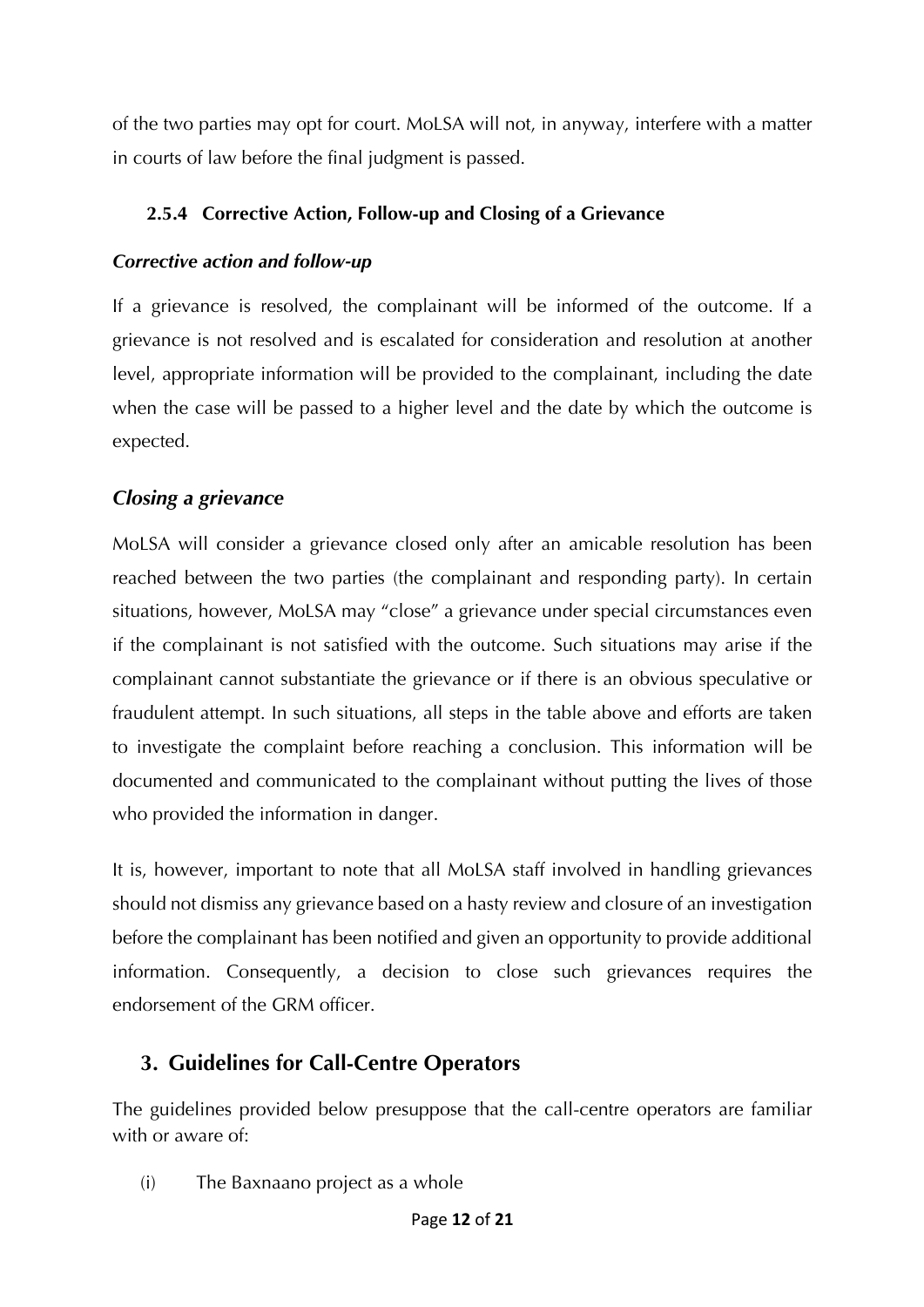- (ii) The various implementing partners and CPs
- (iii) The existence of the project GRM and the GRMs within the implementing partners and the CPs
- (iv) The content of the labour GRM as described above.

The operators should be acutely aware of the fact that:

- (i) Grievances relating to different risk levels may be treated differently
- (ii) Sexual harassment, sexual exploitation and abuse, and gender-based violence, have *special procedures for redress* and require a *high level of sensitivity and confidentiality*.

The charts below summarise the guidelines for the various stages of the GRM process.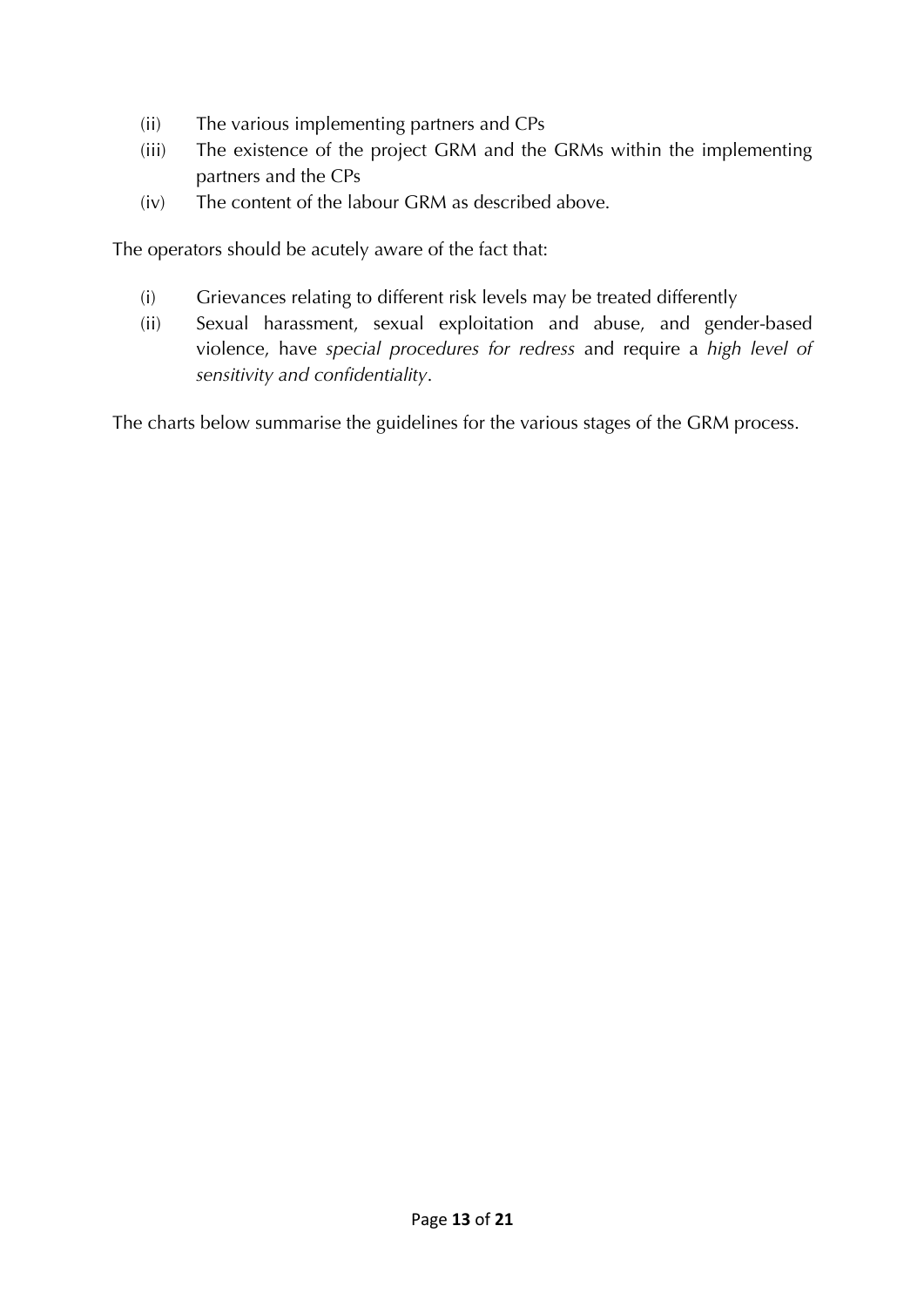#### • **Receive calls promptly; avoid keeping callers waiting unnecessarily**

- **Be pleasant when receiving calls and make callers feel that you are happy to be of service to them**
- **Greet callers when you receive calls, introduce yourself and indicate that they have reached the call-centre number 4477 which deals with grievances and complaints within the project**
- **Request to know how you can be of help to them**

**1.** 

**Receiving incoming**

**calls**

• **Inform the caller that they may identify themselves BUT that they can also choose not to**

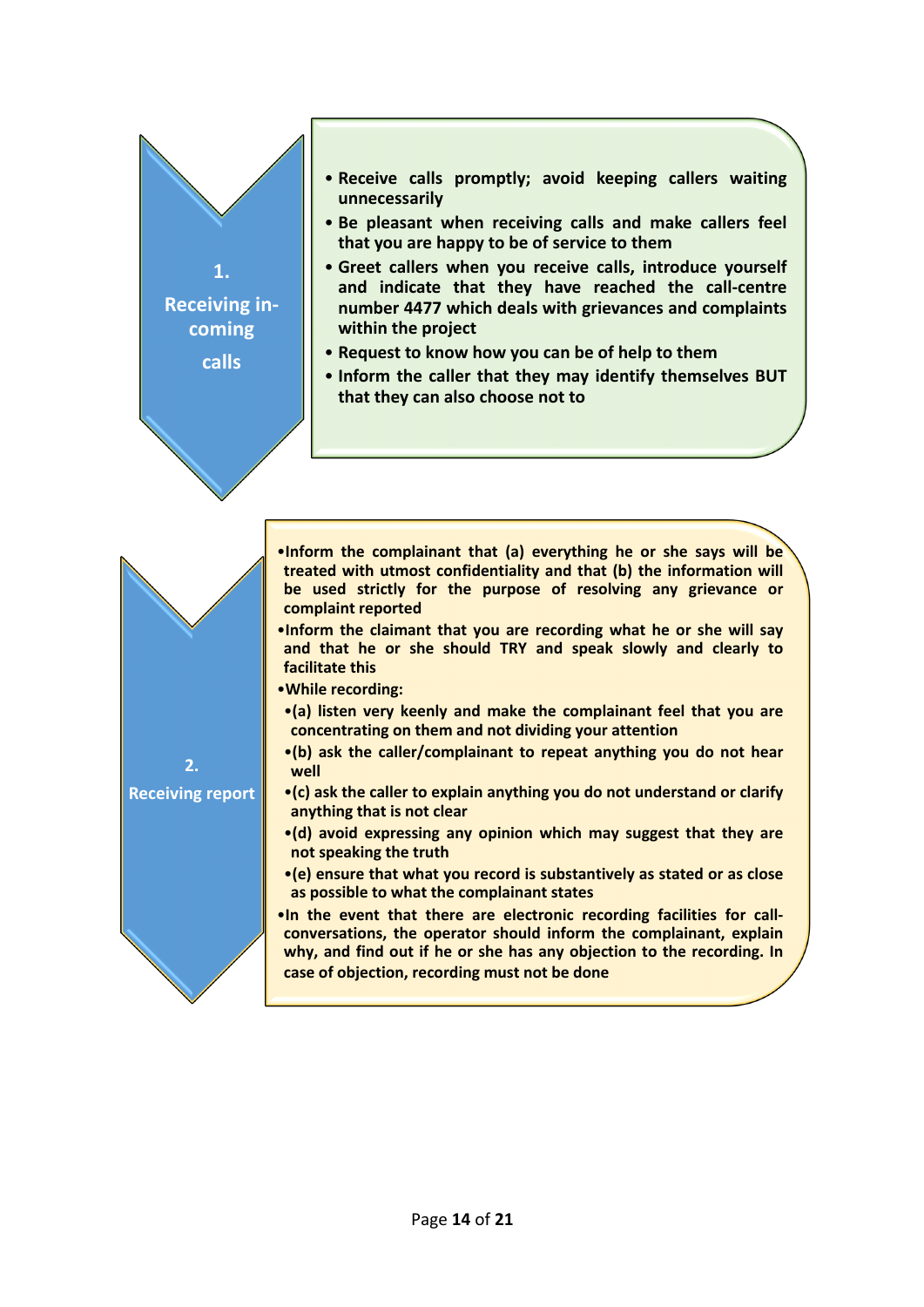

- •**Where the claimant indicates that he or she needs to refer to something or somebody, give him or her reasonable time to do so**
- •**Where the claimant indicates that he or she is thinking about something or trying to remember something, give him or her reasonable time to do so**
- •**Where a claimant indicates that tyhey do not have the information but can get it later, arrange for this after the session**
- **Record all the necessary personal information that the claimant** *agrees* **to give, but ensure that you get information that can facilitate a request for more information or feedback**
- **Personal:**
	- **(a) Name and ID number (both optional), contacts (telephone number, post office box number, e-mail address, geographical location)**
	- **(b) Whether the claimant wishes that his or her identity is kept confidential**
	- **(c) Activity**
	- **(d) Relevant CP**
	- **(e) Most appropriate feedback mechanism**
- •**Grievance:**
	- •**Nature of grievance: get as full a description as possible**
	- **Parties involved**
	- **Place/location, date and time of occurrence**
	- •**Whether a one-off or recurring occurence**
	- **Consequences and any suggested actions**

**Recording information**

**3.**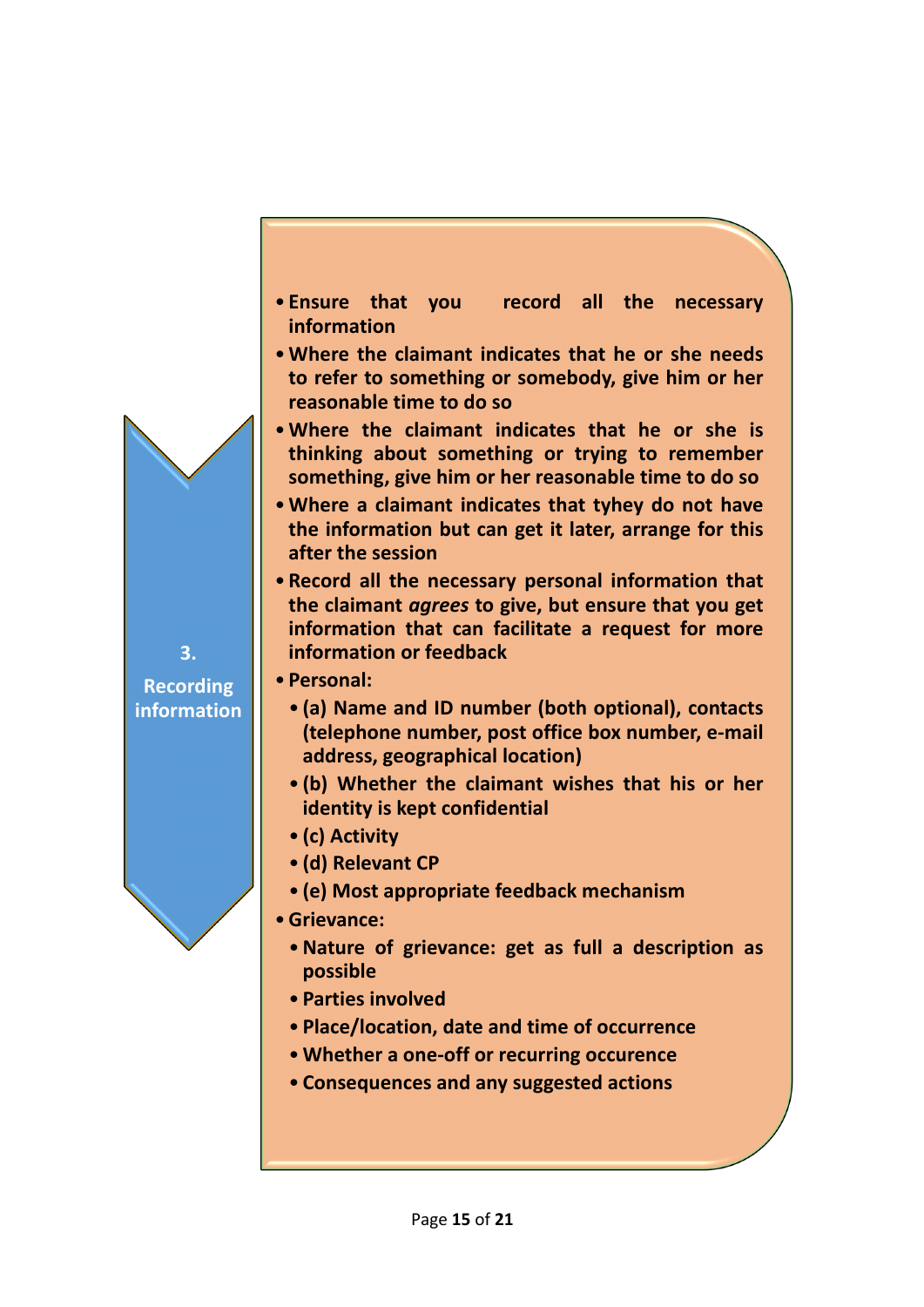

- **If the claimant simply requires information or advice and:**
	- **(a) You have it or can advice, provide it to him or her in the clearest possible manner**
	- **(b) You do not have it and cannot get it immediately, or you cannot give advice, inform the claimant of the fact and the reasons**
	- **(c) You need to refer to anyone else, do so efficiently without inconveniencing the claimant**
- **Think through the category that the grievance or complaint falls in and the possible courses of action**
- **Inform the claimant of the available courses of action with respect to the grievance or complaint**
- **Inform the claimant of the fact that you will give feedback and of the timeframe for both the action and the feedback**
- **Ensure that you record the information in the log**
- **Submit the grievance or complaint to the relevant officer and clearly indicate the timeline for feedack**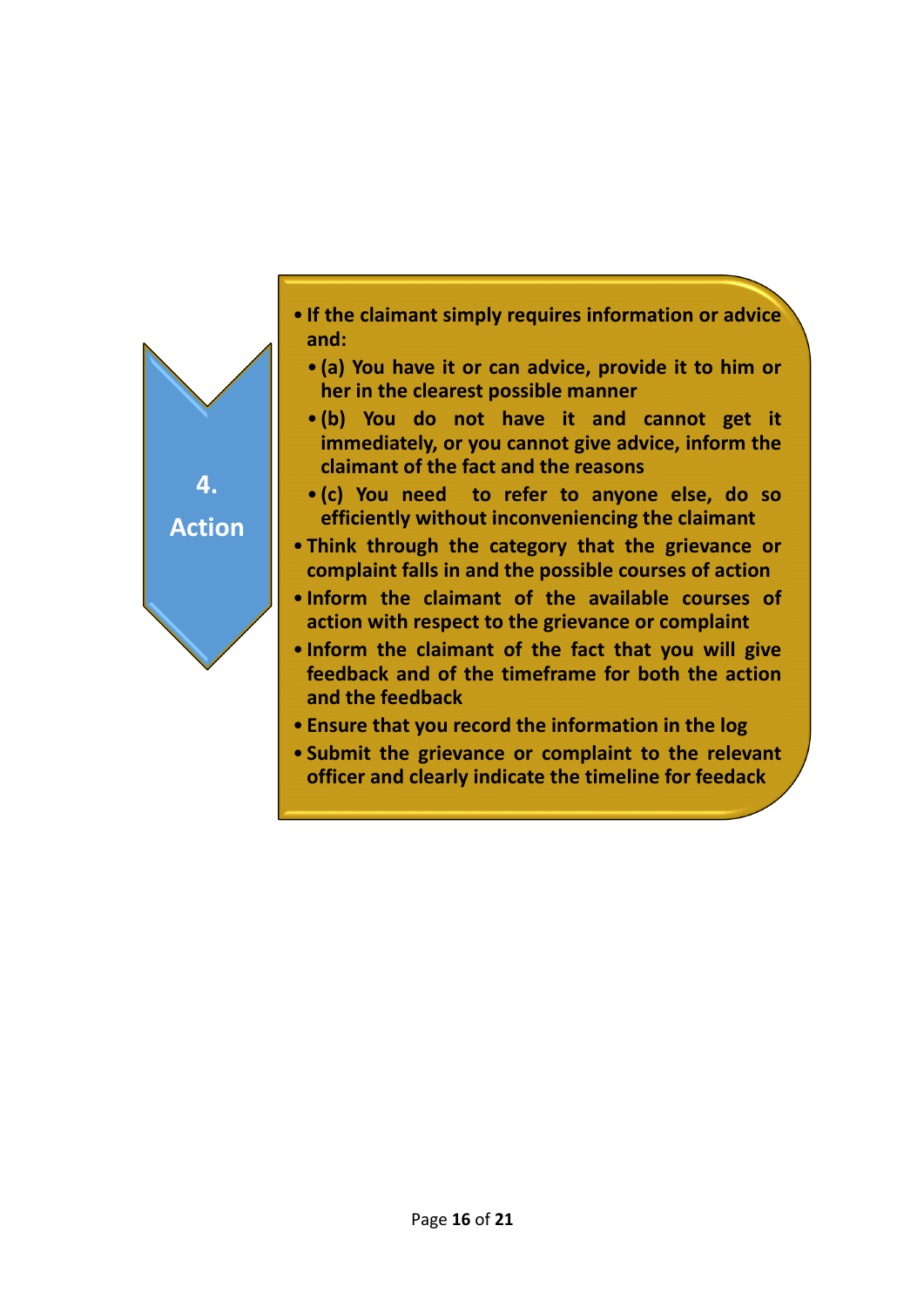## **Annex 1 – Labour GRM Grievance Reporting Form**

https://baxnaano.so/labour-grievance-form/



#### **MoLSA-BAXNAANO PROJECT LABOUR GRIEVANCE FORM**

#### **REFERENCE NO:** \_\_\_\_\_\_\_\_\_\_\_\_\_\_\_\_\_\_\_\_\_ ❏ CALL CENTRE ❏ WALK IN ❏ ONLINE FORM.

| Note: you can remain<br>anonymous if you prefer or<br>request not to disclose your<br>identity to the third parties<br>without your consent | <b>Full name:</b><br>$\Box$ I wish to raise my grievance anonymously<br>$\Box$ I request not to disclose my identity without my consent<br>Contact |
|---------------------------------------------------------------------------------------------------------------------------------------------|----------------------------------------------------------------------------------------------------------------------------------------------------|
| <b>Contact Information</b>                                                                                                                  |                                                                                                                                                    |

Please tick how you wish to be contacted:  $\Box$  E-mail,  $\Box$  Telephone,  $\Box$  in Person

**\_\_\_\_\_\_\_\_\_\_\_\_\_\_\_\_\_\_\_\_\_\_\_\_\_\_\_\_\_\_\_\_\_\_\_\_\_\_\_\_\_\_\_\_\_\_\_\_\_\_\_\_\_\_\_\_\_\_\_\_\_\_\_**

#### ❏ **By Mail:** Please provide mailing address:

❏ By Telephone: \_\_\_\_\_\_\_\_\_\_\_\_\_\_\_\_\_\_\_\_\_\_\_\_\_\_\_\_\_\_\_\_\_\_\_\_\_\_\_\_\_\_\_\_\_\_

 $\Box$  By E-mail  $\Box$ 

#### **Preferred Communication:** □ Maay, □ Maxaa tiri, □ English

**\_\_\_\_\_\_\_\_\_\_\_\_\_\_\_\_\_\_\_\_\_\_\_\_\_\_\_\_\_\_\_\_\_\_\_\_\_\_\_\_\_\_\_\_\_\_\_\_\_\_**

❏ One time incident/grievance Date \_\_\_\_/\_\_\_\_\_/2020

❏ Happened more than once (how many times) \_\_\_\_\_\_\_\_\_

❏ On-going (currently experiencing problem)

#### **Description of Incident or Grievance:**

| What happened? Where<br>did it happen? Who did it<br>happen to? What is the<br>result of the problem? |  |
|-------------------------------------------------------------------------------------------------------|--|
|-------------------------------------------------------------------------------------------------------|--|

\_\_\_\_\_\_\_\_\_\_\_\_\_\_\_\_\_\_\_\_\_\_\_\_\_\_\_\_\_\_\_\_\_\_\_\_\_\_\_\_\_\_\_\_\_\_\_\_\_\_\_\_\_\_\_\_\_\_\_\_\_\_\_\_\_\_\_\_\_\_\_\_\_\_\_ \_\_\_\_\_\_\_\_\_\_\_\_\_\_\_\_\_\_\_\_\_\_\_\_\_\_\_\_\_\_\_\_\_\_\_\_\_\_\_\_\_\_\_\_\_\_\_\_\_\_\_\_\_\_\_\_\_\_\_\_\_\_\_\_\_\_\_\_\_\_\_\_\_\_\_ \_\_\_\_\_\_\_\_\_\_\_\_\_\_\_\_\_\_\_\_\_\_\_\_\_\_\_\_\_\_\_\_\_\_\_\_\_\_\_\_\_\_\_\_\_\_\_\_\_\_\_\_\_\_\_\_\_\_\_\_\_\_\_\_\_\_\_\_\_\_\_\_\_\_\_

#### **What would you like to see happen to resolve the problem?**

Signature: etc. and the state of the Date:  $\Box$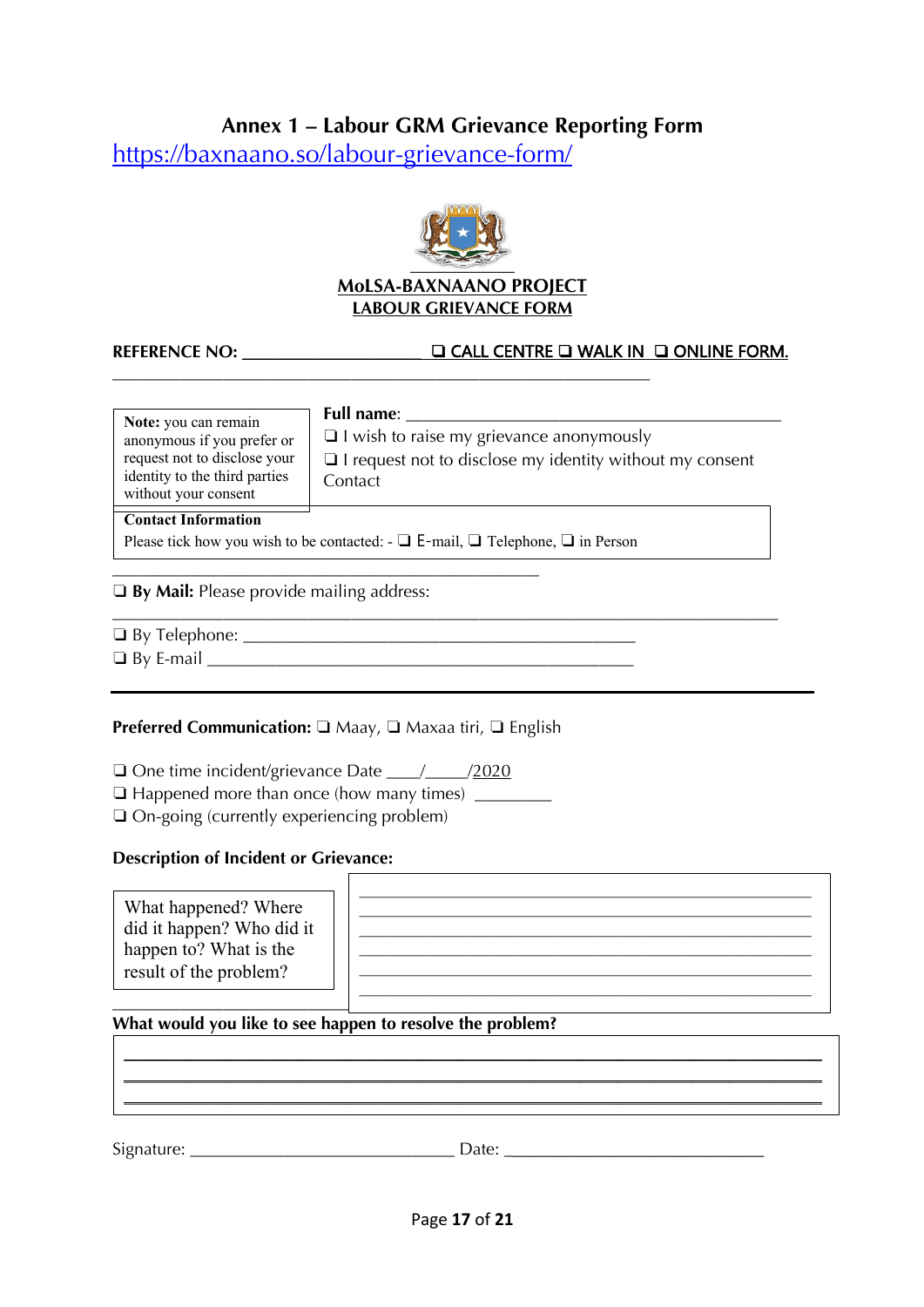## **Annex 2 – Grievance Redress Charter**

This Charter provides timelines by which each GRM tier should have addressed or escalated the complaint, based on the information on the Labour GRM Grievance Report Form and documents submitted.

| <b>CATEGORY</b>   | <b>ACTION REQUIRED</b>                                                                                                 | <b>CALL-</b><br><b>CENTRE</b><br><b>OPERATOR/H</b><br>ELP-<br><b>DESK/ONLINE</b><br><b>PLATFORM</b> | <b>GRM STAFF</b>    |
|-------------------|------------------------------------------------------------------------------------------------------------------------|-----------------------------------------------------------------------------------------------------|---------------------|
| <b>Category O</b> | Registering and logging<br>٠<br>Acknowledgement to                                                                     | Immediately<br>$\bullet$                                                                            |                     |
|                   | complainant                                                                                                            |                                                                                                     |                     |
| <b>Category 1</b> | Accept and welcome comments<br>$\bullet$<br>from concerned parties                                                     | Immediately<br>$\bullet$                                                                            |                     |
|                   | Registering and logging and<br>appropriate feedback to queries                                                         | Immediately                                                                                         |                     |
|                   | Where the matter requires<br>confirmation or insight from<br>GRM technical team,<br><b>Consultation with GRM staff</b> | Immediately                                                                                         | 48 hours            |
|                   | Referral to Partner organization                                                                                       | 48 hours<br>$\bullet$                                                                               | 48 hours            |
|                   | Feedback to complainant<br>Follow-up                                                                                   | 72 hours                                                                                            | 72 hours            |
|                   |                                                                                                                        | 1 week<br>$\bullet$                                                                                 | 1 week<br>$\bullet$ |
| Category 2(a) (i) | Registering and logging                                                                                                | Immediately<br>$\bullet$                                                                            |                     |
|                   | Acknowledgement to<br>complainant                                                                                      | Immediately                                                                                         |                     |
|                   | Referral to Partner organization<br>٠                                                                                  | 48 hours<br>$\bullet$                                                                               | 48 hours            |
|                   | Feedback to complainant<br>$\bullet$                                                                                   | 72 hours<br>$\bullet$                                                                               | 72 hours            |
|                   | Follow-up                                                                                                              | 1 week<br>$\bullet$                                                                                 | 1 week              |
| Category 2(a)(ii) | Registering and logging<br>$\bullet$                                                                                   | Immediately<br>$\bullet$                                                                            |                     |
|                   |                                                                                                                        | Immediately                                                                                         |                     |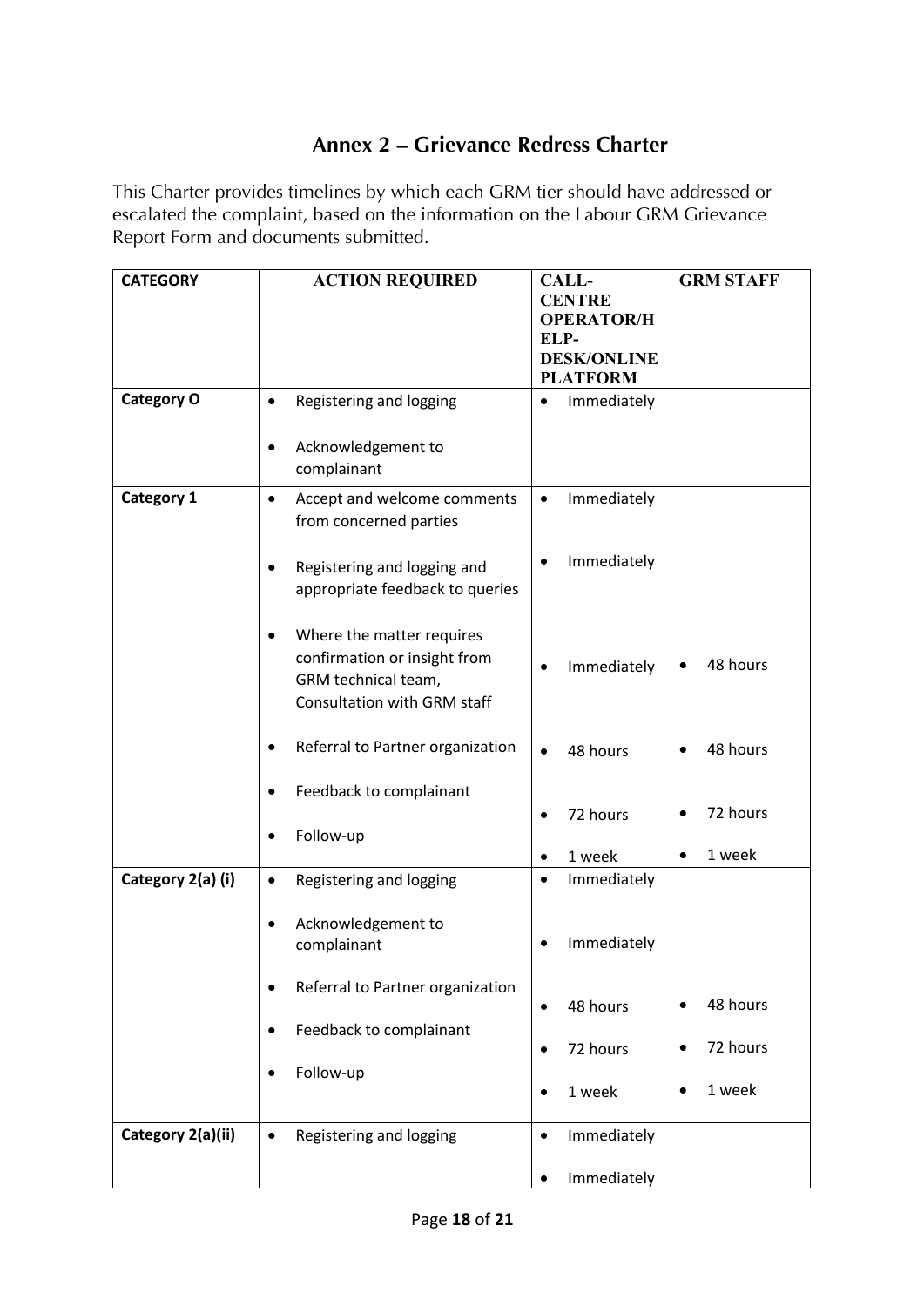|                   | Acknowledgement to<br>$\bullet$                                 |             |                          |
|-------------------|-----------------------------------------------------------------|-------------|--------------------------|
|                   | complainant                                                     |             |                          |
|                   |                                                                 |             | 72 hours                 |
|                   | <b>Consultations with Partner</b><br>organization and appellant |             |                          |
|                   |                                                                 |             |                          |
|                   | Resolution of appeal                                            |             | 1 week                   |
|                   | Feedback to appellant                                           |             | 1 week                   |
| Category 2(b)     | Registering and logging<br>$\bullet$<br>$\bullet$               | Immediately |                          |
|                   | Acknowledgement to<br>٠                                         | Immediately |                          |
|                   | complainant                                                     |             |                          |
|                   | Inquiry/investigation/analysis                                  |             |                          |
|                   |                                                                 |             | 1 week                   |
|                   | Feedback to complainant<br>٠                                    |             | 1 week                   |
| <b>Category 3</b> | Registering and logging<br>$\bullet$<br>$\bullet$               | Immediately |                          |
|                   |                                                                 |             |                          |
|                   | Acknowledgement to                                              | Immediately |                          |
|                   | complainant                                                     |             |                          |
|                   | Reporting to the World Bank                                     |             | Immediately              |
|                   | Resolution plan                                                 |             | Immediately              |
|                   | Inquiry/investigation/analysis                                  |             | 1 week                   |
|                   | and resolution                                                  |             |                          |
|                   | Feedback to complainant                                         |             | 1 week                   |
| GBV/SEA/SH        | Registering and logging (the                                    | Immediately |                          |
|                   | most necessary details)                                         |             |                          |
|                   |                                                                 |             | Immediately<br>$\bullet$ |
|                   | Referral to service providers<br>$\bullet$                      |             |                          |
|                   | Feedback to complainant                                         |             | Immediately              |
|                   | Follow-up                                                       |             | 1 week                   |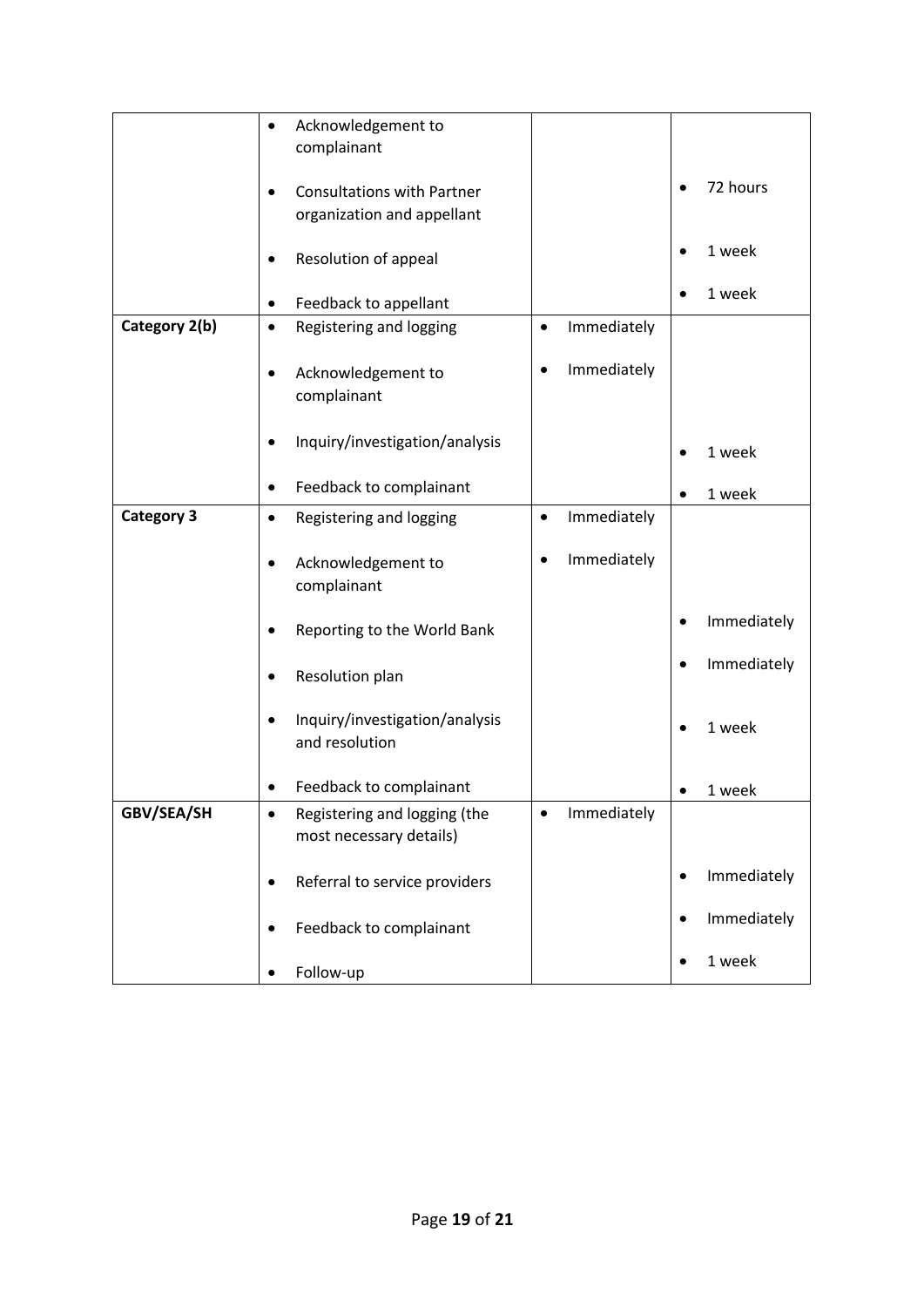## **Annex 3 – Frequently Asked Questions (FAQs)**

- 1. Where are your offices located?
- 2. Where are the offices of WFP/UNICEF located?
- 3. What are your e-mail/postal addresses?
- 4. What are the telephone numbers/e-mail/postal addresses of WFP/UNICEF?
- 5. Beneficiaries:
	- (a) I have not been selected as a beneficiary: where can I get assistance?
	- (b) How much money are we supposed to get as assistance?
	- (c) Where can I go for assistance if my payment is less than I expect?
	- (d) When should I expect my payment?
	- (e) Are the project workers supposed to be paid by beneficiaries?
	- (f) What do I do when a project worker asks for personal or sexual favours in return for providing us services or is rude or mistreats me or others I know?
	- (g) Where do I report people who claim to be project workers but are not, and make false promises or attempt to extort money from us?
	- (h) Can I complain anonymously?
	- (i) What evidence do I need to provide when I submit a complaint?
- 6. Contractors' workers:
	- (a) Am I entitled to protection under the Somalia laws and regulations?
	- (b) Where do I go when I have a complaint regarding my employment?
	- (c) What documents do I need to submit with the complaint?
	- (d) Can I complain anonymously?
	- (e) What avenues of appeal do I have if I am not satisfied with the decision?
	- (f) Am I entitled to go to court directly if I do not want to use the GRMs?
- 7. WFP/UNICEF workers:
	- (a) Am I entitled to protection under the Somalia laws and regulations?

#### Page **20** of **21**